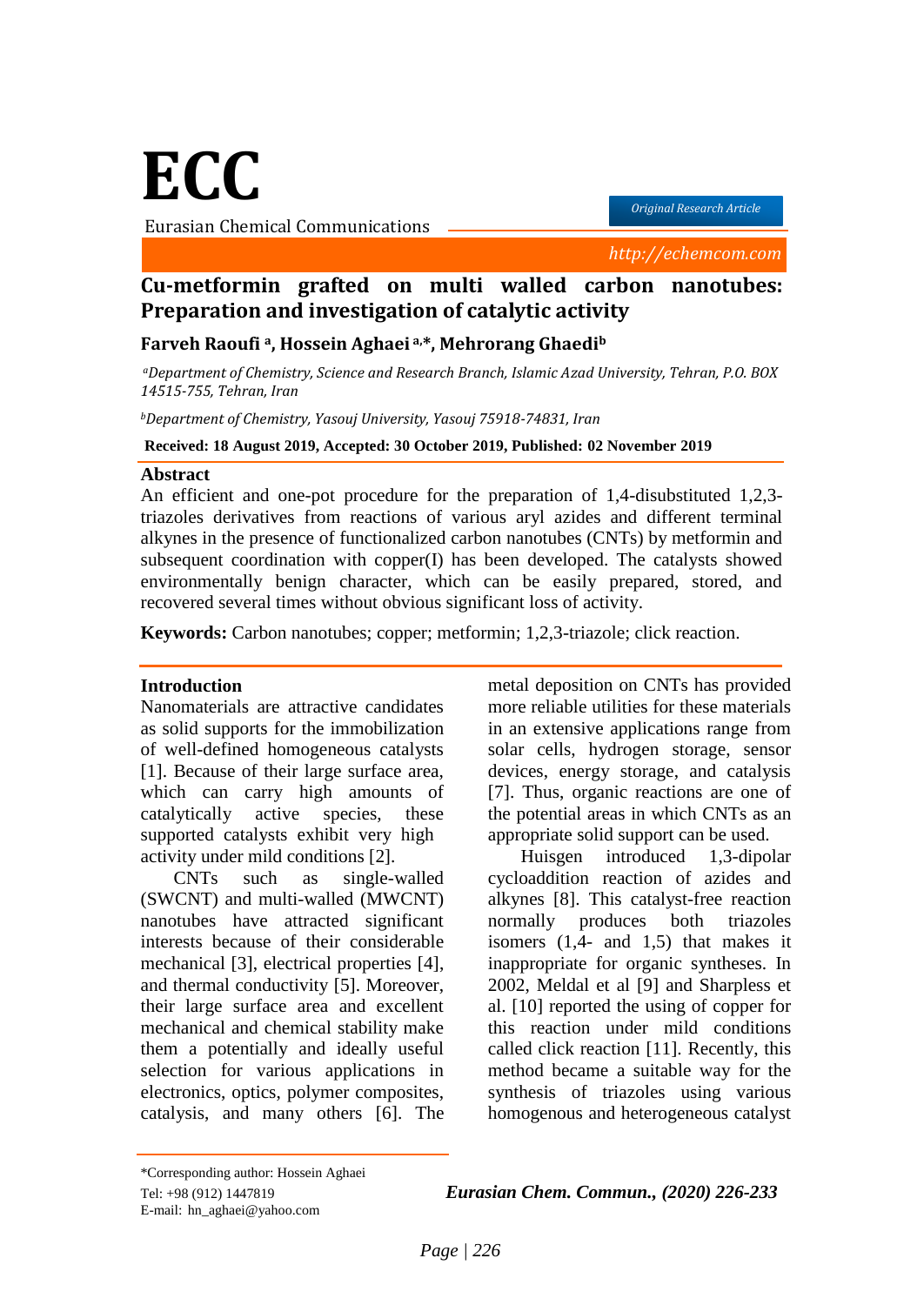[12], such as  $Cu(OAc)_2$  [13],  $CuSO<sub>4</sub>.5H<sub>2</sub>O$  [14], nano-sized CuO [15], silica supported Cu nanoparticles [16], nanomagntic supported Cu nanoparticles [17], thiourea-supported  $copper(I)$  chloride  $[18]$  and copper/carbon nanoparticles [19]. Many of these methods have disadvantages that need to be addressed. Hence the using of new and green methods is still desirable and much in demand.

Recently, Veisi et al. functionalized CNTs by different ligands and metals [20]. In their previous work, they functionalized CNTs by metformin ligand and then copper chloride coordinated to amine groups of metformin ligand and Cu-metformin immobilized on CNTs has been prepared (CNT-Met-Cu).<sup>[20a]</sup> Therefore, in this report, we present the results of

an extended investigation on the catalytic activity of the coppermetformin functionalized CNTs (CNT-Met-Cu) (Scheme 1), as an efficient and green catalyst for the synthesis of 1,4 disubstituted 1,2,3-triazoles derivatives. Easy separation and recyclability of the catalyst (up to five times) are the most important advantages of this system. To the best of our knowledge, there are no examples of the use of functionalized CNTs, especially CNT-Met-Cu as a catalyst for the synthesis of 1,2,3 triazoles derivatives from condensation of various aryl azides and different terminal alkynes. Therefore, we wish to report a simple, green and efficient synthetic method for synthesis of 1,2,3 triazoles derivatives using CNT-Met-Cu under mild conditions (Scheme 2).





**Scheme 2**. Synthesis of 1,2,3-triazole in presence of catalyst (CNT-Met-Cu)

#### **Experimental**

*General*

Melting points of the products were analyzed with an electrothermal type 9200 melting point apparatus. Transmission electron microscopy (TEM) was performed with a Leo 912AB (120 kV) microscope (Zeiss, Germany). Inductively coupled plasma optical emission spectroscopy (ICP-OES) analysis was carried out with a

Varian VISTA‐PRO, CCD (Australia). Elemental compositions were determined with EDX analysis (model 7353, Oxford Instruments, UK), with 133 eV resolution.

# *General procedure for the preparation of 1,2,3-triazole derivatives 3a-g*

CNT-Met-Cu catalyst (10 mg) in ethanol was added to a solution of azide (1.10 mmole), terminal alkyne (1.0 mmole) and the mixture was stirred at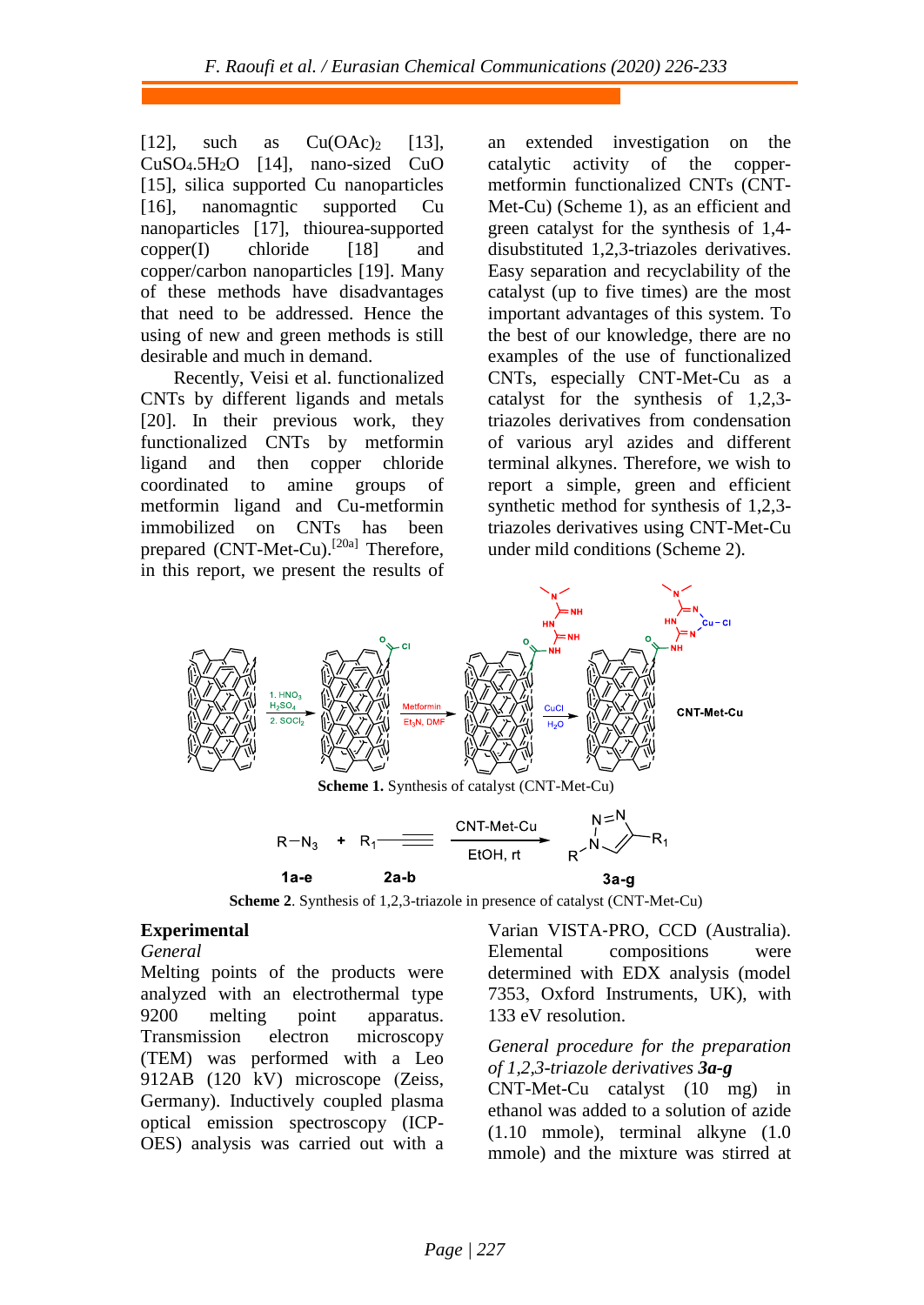room temperature for 15-30 min. The progress of reaction was monitored by TLC and upon the completion of the reaction, the reaction mixture was diluted with EtOAc and the catalyst was centrifuged, and separated from reaction mixture. The organic layer was dried over anhydrous Na2SO4, followed by evaporation under reduced pressure to remove the solvent. The residue was purified by recrystallization from ethanol to afford corresponding 1,4 disubstituted 1,2,3-triazoles.

#### **Results and discussion**

The catalyst (CNT-Met-Cu) was prepared by the reaction of metformin and acylated CNTs and followed by coordination with CuCl onto the CNTmetformin according to procedures reported in the literature,[20a] (Scheme 2). For confirmation of catalyst preparation, the catalyst was fully characterized using transmission electron microscopy (TEM), energy dispersive X-ray spectroscopy (EDS), thermogravimetric analysis and inductively coupled plasma (ICP).

Transmission electron microscopy (TEM) studies are carried out to observe the morphology, size and possible grafting of metformin groups on CNTs. The existence of metformin groups that covalently bonded on CNTs was clearly distinguishable as the identified spots in Figure 1. This result indicates that the metformin ligands were covalently grafted on CNTs surface. The EDS pattern of catalyst proves the elemental analysis of desired materials in the construction of the nano-catalyst such as Cu, Cl, O, N and C (Figure 2). This analysis confirms successful covalently immobilization of copper-metformin on the surface of CNTs.



**Figure 1**. TEM image of CNT-Met-Cu



**Figure 2**. EDS pattern of CNT-Met-Cu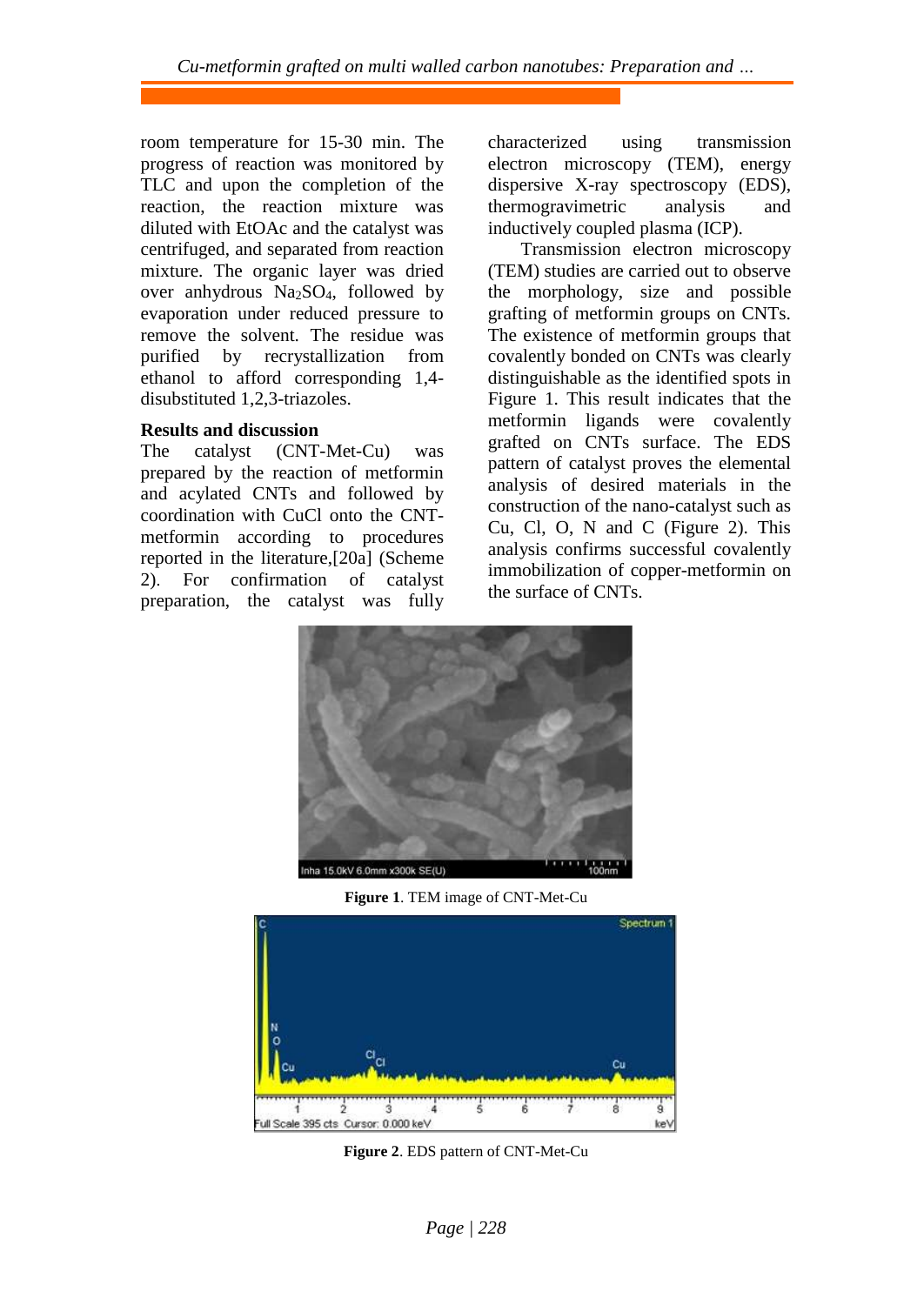Thermogravimetric analysis as a powerful technique for estimating the functionalization percentage of CNTs surfaces was applied for confirmation the supported catalyst preparation. As shown in Figure 3, the final catalyst (CNT-Met-Cu) shows a weight loss about 10% below 300 °C resulted from removal of adsorbed water and functional groups on the surface of CNTs. Another weight loss about 35% from 300 to 700 °C is due to removal of

amino groups from CNT surfaces and probability of the composition of chemical structure of CNTs.

The exact amount of Cu (copper) in the prepared catalyst was studied with inductively coupled plasma (ICP) technique. According to ICP data, the weight percentage of Cu was 5.44 wt%. This characterization approves that copper successfully complexed with metformin ring.



**Figure 3.** TGA of CNT-Met-Cu catalyst

In order to find the reaction conditions, the reaction of phenyl azide and phenyl acetylene was selected as a model reaction (Table 1). The results show that the reaction was not proceed in the absence of catalyst in solvent-free conditions even after 3 h (Table 1, Entry 1). The reaction was carried out in different polar and non-polar solvents and solvent-free condition in presence of 10 mg of catalyst (Table 1, Entries 2- 8). Results show that the reaction was carried out better in polar solvents like methanol water and ethanol (Table 1, Entries 6-8) and the maximum yield was obtained in ethanol as a solvent (Table 1, Entry 8). With decreasing the temperature from reflux to room temperature, the yield of the reaction was increased (Table 1, Entries 8-10). The best temperature was room temperature (Table 1, Entry 10). Finally, the amount of catalyst has been investigated. Thus, the best results were using 10 mg of catalyst at room temperature in ethanol (Table 1, Entry 10).

After finding optimization of the reaction conditions, the generality of this methodology has been studied in the reaction of various azide and different alkynes in presence of 10 mg of CNT-Met-Cu (Table 2). All aryl azides carrying either electron-donating or electron-withdrawing groups reacted successfully and gave products in high yields within short reaction time (15-30 min).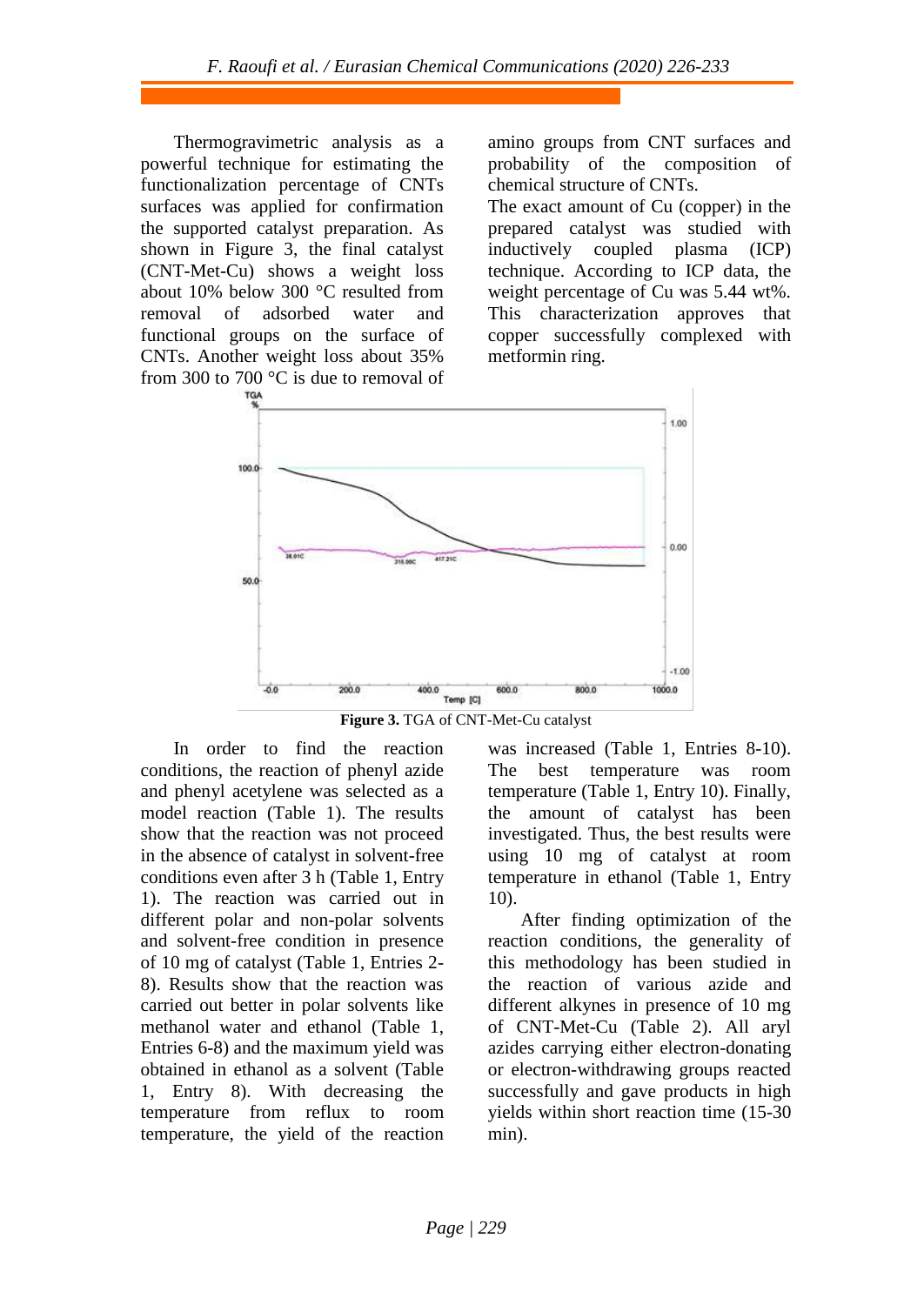### *Cu-metformin grafted on multi walled carbon nanotubes: Preparation and…*

| <b>Entry</b>            | <b>Conditions</b> | Catalyst (mg) | Temp. (°C) | Time (min) | Yield $(\frac{6}{9})^a$ |
|-------------------------|-------------------|---------------|------------|------------|-------------------------|
| 1                       | Solvent-free      |               | rt         | 180        |                         |
| $\overline{2}$          | Solvent-free      | 10            | rt         | 120        | Trace                   |
| 3                       | n-hexane          | 10            | reflux     | 120        | 11                      |
| $\overline{\mathbf{4}}$ | CHCl <sub>3</sub> | 10            | reflux     | 120        | 23                      |
| 5                       | $CH_2Cl_2$        | 10            | reflux     | 120        | 20                      |
| 6                       | $H_2O$            | 10            | reflux     | 120        | 68                      |
| 7                       | MeOH              | 10            | reflux     | 120        | 70                      |
| 8                       | EtOH              | 10            | reflux     | 120        | 84                      |
| 9                       | <b>EtOH</b>       | 10            | 50         | 60         | 88                      |
| 10                      | EtOH              | 10            | rt         | 15         | 94                      |
| 11                      | EtOH              | 5.0           | rt         | 15         | 90                      |
| 12                      | EtOH              | 20            | rt         | 15         | 90                      |

|  |  | Table 1. Optimization of solvent, temperature and amount of catalyst |
|--|--|----------------------------------------------------------------------|
|  |  |                                                                      |

<sup>a</sup> Based on isolated yield

| Table 2. Synthesis of 1,2,3-triazoles 3a-g using CNT-Met-Cu as a catalyst <sup>a</sup> |                         |                    |                |            |                         |                             |                 |
|----------------------------------------------------------------------------------------|-------------------------|--------------------|----------------|------------|-------------------------|-----------------------------|-----------------|
|                                                                                        |                         |                    |                |            |                         | Melting point $(^{\circ}C)$ |                 |
| Entry                                                                                  | R                       | $\mathbf{R}_1$     | <b>Product</b> | Time (min) | Yield $(\frac{6}{6})^b$ | Found                       | <b>Reported</b> |
| 1                                                                                      | Ph                      | Ph                 | 3a             | 15         | 94                      | 97-98                       | 97-98 [21]      |
| $\mathbf{2}$                                                                           | $4-NO2Ph$               | Ph                 | 3 <sub>b</sub> | 15         | 95                      | 255-256                     | 254 [21]        |
| 3                                                                                      | 4-BrPh                  | Ph                 | 3c             | 18         | 91                      | 232-234                     | 232 [21]        |
| 4                                                                                      | $4$ -CH <sub>3</sub> Ph | Ph                 | 3d             | 20         | 95                      | 173-174                     | 174 [21]        |
| 5                                                                                      | 4-CIPh                  | Ph                 | 3e             | 30         | 96                      | 227-229                     | 228 [21]        |
| 6                                                                                      | Ph                      | CH <sub>2</sub> OH | 3f             | 15         | 90                      | 115-116                     | 116-118 [22]    |
| 7                                                                                      | $4-NO2Ph$               | CH <sub>2</sub> OH | 3g             | 30         | 92                      | 200-202                     | 201-202 [22]    |
| 8                                                                                      | $4-BrPh$                | CH <sub>2</sub> OH | 3h             | 15         | 88                      | 134-135                     | 135-137 [23]    |
| 9                                                                                      | $4$ -CH <sub>3</sub> Ph | CH <sub>2</sub> OH | 3i             | 30         | 89                      | 124-125                     | 124-125 [24]    |
| 10                                                                                     | 4-ClPh                  | CH <sub>2</sub> OH | 3g             | 20         | 92                      | 144-145                     | 144-145 [25]    |

<sup>a</sup> Reaction conditions: azides (**1a-e**; 1.0 mmol), terminal alkynes (**2a-b**; 1 mmol) and catalyst (10 mg) at room temperature in EtOH

**b** Isolated yields.

A proposed mechanism for the synthesis of 1,2,3-triazoles catalyzed by CNT-Met-Cu is shown in Scheme 3. In the first step, a terminal alkyne is coordinated to Cu in center of metformin ligand which activates the C–H bond and then, corresponding copper–alkylidine complex is formed. In the second step, aryl azides react with copper–alkylidine intermediate, followed by intramolecular cyclization and finally produce five-member ring of triazole as a product.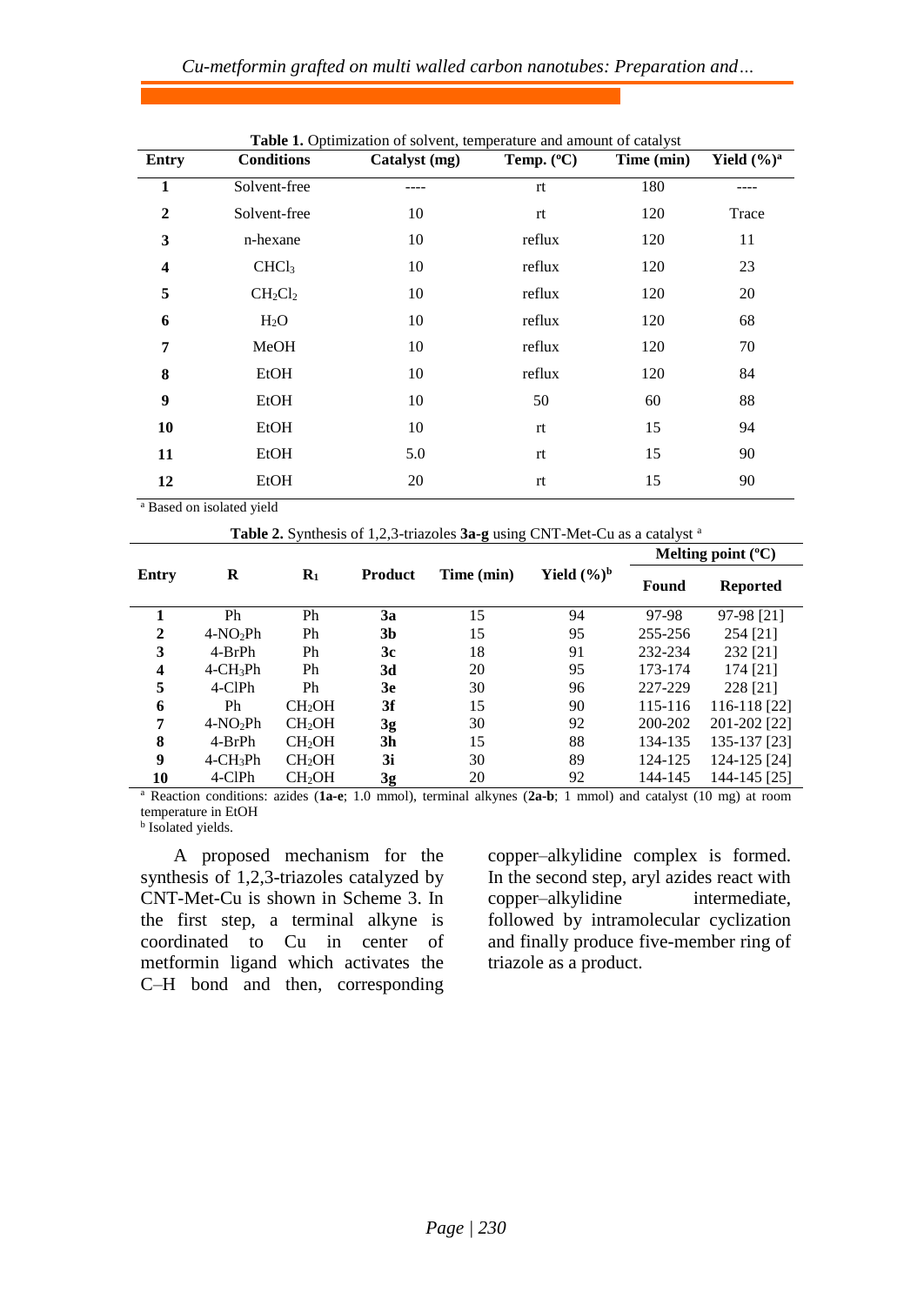

**Scheme 3.** The proposed mechanism for the synthesis of 1,2,3-triazoles

The reusability of the catalyst (CNT-Met-Cu) was studied in model reaction. For this aim, after the completion of the reaction, the catalyst was isolated from reaction mixture using simple centrifuging and washed carefully with solvents (acetone and water) to remove the residual product, dried at 80 °C under vacuum and reused in other reactions. The results showed the same activity as the fresh catalyst without any significant loss of its activity (Figure 4).



**Figure 4.** Reusability of catalyst for model reaction

To confirm the merit of our study, using of CNT-Met-Cu in the synthesis of 1,4-disubstituted 1,2,3-triazoles (phenyl azide and phenyl acetylene) with other heterogeneous catalysts were compared (Table 3). Based on the obtained results, our catalyst shows a more satisfied catalytic activity in shorter reaction time and milder reaction conditions.

**Table 4.** The comparison of effect of CNT-Met-Cu catalyst with other heterogeneous catalysts in  $subset$ <sup>5</sup>  $\frac{1}{2}$   $\frac{2}{3}$  trias

| Synthesis of $1,2,3$ -triazore <b><i>Ja</i></b> |                                 |                     |                     |            |                            |          |  |
|-------------------------------------------------|---------------------------------|---------------------|---------------------|------------|----------------------------|----------|--|
| Entry                                           | <b>Catalyst</b>                 | Solvent             | Temp. $(^{\circ}C)$ | Time (min) | Yield $(\% )$ <sup>a</sup> | Ref.     |  |
|                                                 | $CuH$ -Hydrotalcite             | MeCN                | rt                  | 360        | 86                         | $[26]$   |  |
| $\mathbf{2}$                                    | AgN(CN) <sub>2</sub>            | H <sub>2</sub> O/EG | rt                  | 120        | 95                         | $[27]$   |  |
| 3                                               | $CuSO4/U$ rea                   | H <sub>2</sub> O    | rt.                 | 60         | 92                         | [14]     |  |
| 4                                               | $Cu(PPh_3)$ <sub>2</sub> $NO_3$ | Solvent-free        | rt.                 | 40         | 96                         | [28]     |  |
|                                                 | Nano Cu/SiO <sub>2</sub>        | <b>DMSO</b>         | rt.                 | 25         | 97                         | [29][30] |  |
| 6                                               | CNT-Met-Cu                      | EtOH                | rt                  | 15         | 94                         | This     |  |
|                                                 |                                 |                     |                     |            |                            | study    |  |

<sup>a</sup> Based on isolated yield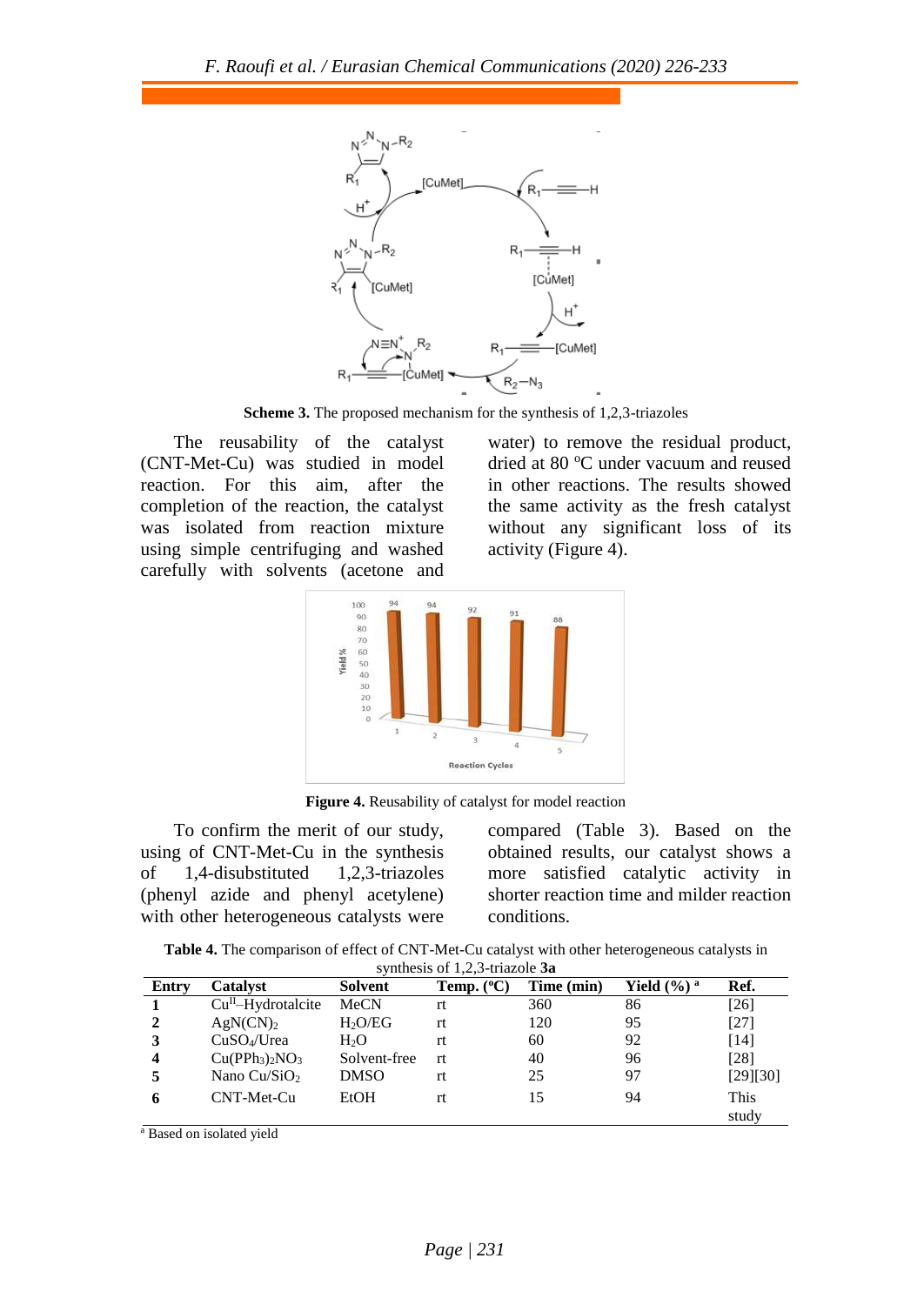# **Conclusion**

In conclusion, a green procedure was presented by preparation of covalently immobilization of copper-metformin on the CNTs and all characterization such as TEM, EDS and ICP confirmed the successful immobilization of Cu-Met on the surface of CNTs. The prepared catalyst has been carried out the synthesis of 1,4-disubstituted 1,2,3 triazoles in short reaction times and high yields under mild irradiation.

# **Acknowledgments**

The authors are thankful to Islamic Azad University of Tehran for financial support.

## **References**

[1] (a) B. Maleki, M. Baghayeri, S.A.J. Abadi, R. Tayebee, A. Khojastehnezhad, *RSC Adv.,* **2016**, *6*, 96644-96661; (b) A. Javid, A. Khojastehnezhad, H. Eshghi, F. Moeinpour, F.F. Bamoharram, J. Ebrahimi, *Org. Prep. Proc. Int.,* **2016**, *48*, 377-384; (c) U.U. Shaikh, Q. Tamboli, S. Pathange, Z.A. Dahan, Z. Pudukulathan, *Chem. Methodol.,* **2018**, *2*, 73-82; (d) J. Sharma, R. Bansal, P. Soni, S. Singh, A. Halve, *Asian J. Green Chem.,* **2018**, *1*, 135-142; (e) B. Mohammadi, L. Salmani, *Asian J. Green Chem.,* **2018**, *2*, 51-58; (f) M. Soleiman-Beigi, Z. Arzehgar, *Monatsh Chem.,* **2016**, *147*, 1759-1763; (g) F. Ghandehari, M. Fani, M. Rezaee, *J. Med. Chem. Sci.,* **2018**, *1*, 28-30; (h) M. Keyhaniyan, A. Shiri, H. Eshghi, A. Khojastehnezhad, *Appl. Organomet. Chem.,* **2018**, *32*, e4344; (i) B. Maleki, S. Barat Nam Chalaki, S. Sedigh Ashrafi, E. Rezaee Seresht, F. Moeinpour, A. Khojastehnezhad, R. Tayebee, *Appl. Organomet. Chem.,*  **2015**, *29*, 290-295; (j) B. Maleki, H. Eshghi, M. Barghamadi, N. Nasiri, A. Khojastehnezhad, S.S. Ashrafi, O. Pourshiani, *Res. Chem. Intermed.,* **2016**, *42*, 3071-3093.

[2] (a) M.J. Taghizadeh, S. Afghihi, H. Saidi, *Asian. J. Nanosci. Mat.,* **2018**, *1*, 71-77; (b) E. Teymoori, A. Davoodnia, A. Khojastehnezhad, N. Hosseininasab, *Iran. Chem. Commun.,*  **2019**, *7*, 271-282; (c) M. Keyhaniyan, A. Shiri, H. Eshghi, A. Khojastehnezhad, *New J. Chem.,* **2018**, *42*, 19433-19441; (d) S. Gupta, M. Lakshman, *J. Med. Chem. Sci.,* **2019**, *2*, 51-54; (e) B. Maleki, E. Sheikh, E.R. Seresht, H. Eshghi, S.S. Ashrafi, A. Khojastehnezhad, H. Veisi, *Org. Prep. Proced. Int.,* **2016**, *48*, 37-44; (f) A. Khojastehnezhad, M. Bakavoli, A. Javid, M.M.K. Siuki, F. Moeinpour, *Catal. Lett.,* **2019**, *149*, 713-722; (g) A. Khojastehnezhad, M. Bakavoli, A. Javid, M.M.K. Siuki, M. Shahidzadeh, *Res. Chem. Intermed.,* **2019**, 1-13; (h) H. Eshghi, A. Javid, A. Khojastehnezhad, F. Moeinpour, F.F. Bamoharram, M. Bakavoli, M. Mirzaei, *Chin. J. Catal.,* **2015**, *36*, 299-307; (i) H. Eshghi, A. Khojastehnezhad, F. Moeinpour, M. Bakavoli, S.M. Seyedi, M. Abbasi, *RSC Adv.,* **2014**, *4*, 39782- 39789; (j) H. Eshghi, A. Khojastehnezhad, F. Moeinpour, S. Rezaeian, M. Bakavoli, M. Teymouri, A. Rostami, K. Haghbeen, *Tetrahedron*  **2015**, *71*, 436-444. [3] H. Miyagawa, M. Misra, A.K.

Mohanty, *J. Nanosci. & Nanotech.,*  **2005**, *5*, 1593-1615.

[4] V.N. Popov, *Mat. Sci. & Eng. R. Reports* **2004**, *43*, 61-102.

[5] J. Che, T. Cagin, W.A. Goddard III, *Nanotechnology* **2000**, *11*, 65.

[6] (a) C. Biswas, Y.H. Lee, *Adv. Func. Mat.,* **2011**, *21*, 3806-3826; (b) P. Serp, M. Corrias, P. Kalck, *Appl. Catal. A: General,* **2003**, *253*, 337-358; (c) P. Serp, E. Castillejos, *ChemCatChem*  **2010**, *2*, 41-47; (d) R.H. Baughman,